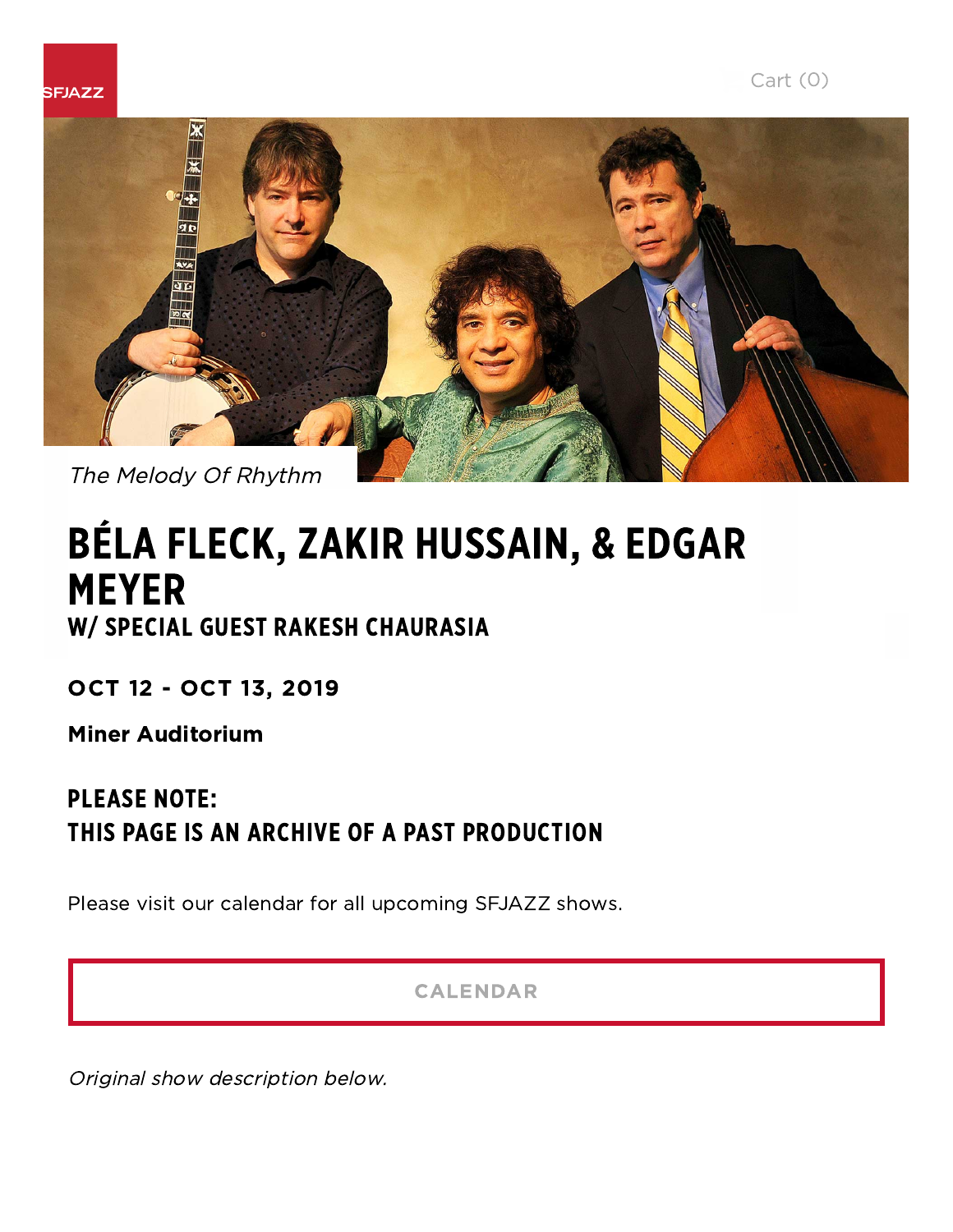Meyer and Zakir Hussain" (NPR Music). A harmonic convergence of virtuosity, the trio of tabla master Hussain, banjoist Fleck, and bassist Meyer reunite on the Miner stage to celebrate the 10th Anniversary of their GRAMMY-nominated 2009 album The Melody of Rhythm – Triple Concerto & Music for Trio.

Hussain is the world's most celebrated tabla player, a living legend whose intrepid collaborations with the likes of Yo-Yo Ma, John McLaughlin and Mickey Hart have opened up new musical realms and crossed innumerable cultural borders. He received the SFJAZZ Lifetime Achievement Award in 2017. Steeped in jazz, funk and bluegrass, banjo star Béla Fleck explores everything from Bach to West African griot incantations when not touring with his hugely popular Flecktones or with his wife, clawhammer banjo master Abigail Washburn. Fleck is a 14-time GRAMMY winner, most recently for his 2014 collaboration with Washburn, Béla Fleck & Abigail Washburn. A five-time GRAMMY winner, Meyer is a bass visionary who has continually expanded the range of his instrument, bridging worlds of classical music, bluegrass, folk, and jazz. He is a 2000 winner of the Avery Fisher Prize and a recipient of a 2002 MacArthur Foundation "Genius Grant."

### Less

# More than a trio, this is a meeting of musical minds that rivals any "supergroup" in jazz history.

Zakir Hussain Kicks Off [2019/2020](https://www.indiawest.com/entertainment/global/indian-american-tabla-maestro-zakir-hussain-kicks-off-tour-with/article_1cf84c12-eac5-11e9-a188-3fcee3341938.html) Tour With Three Concerts at SFJAZZ (India West)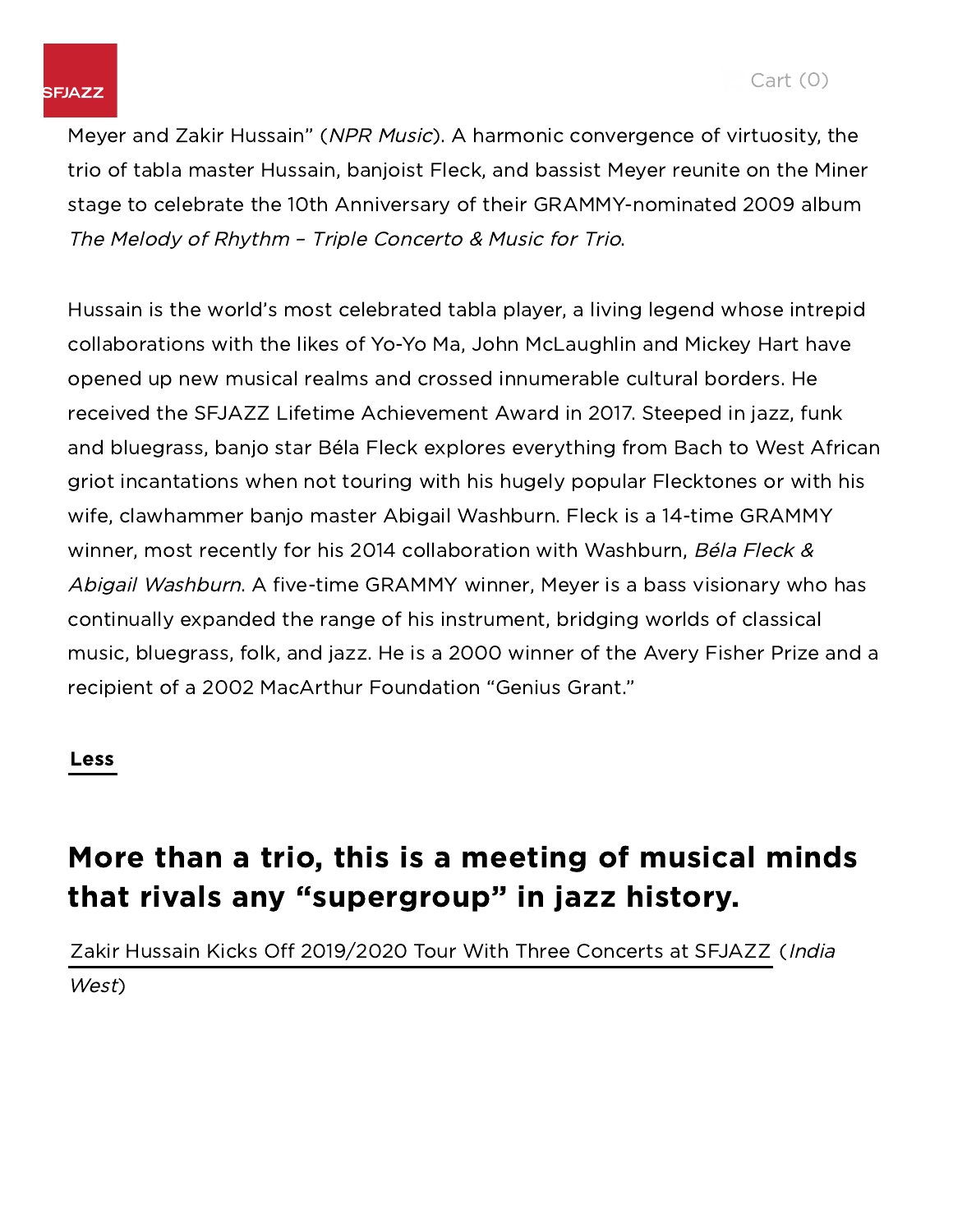A new kind of improvising jazz trio that can work from a set composition and travel far and wide in sound, texture, and color.

# PERSONNEL

Zakir Hussain tabla Béla Fleck banjo **Edgar Meyer bass** 

SPECIAL GUEST Rakesh Chaurasia bansuri

Far-flung sounds and elements combine into such a natural and unique whole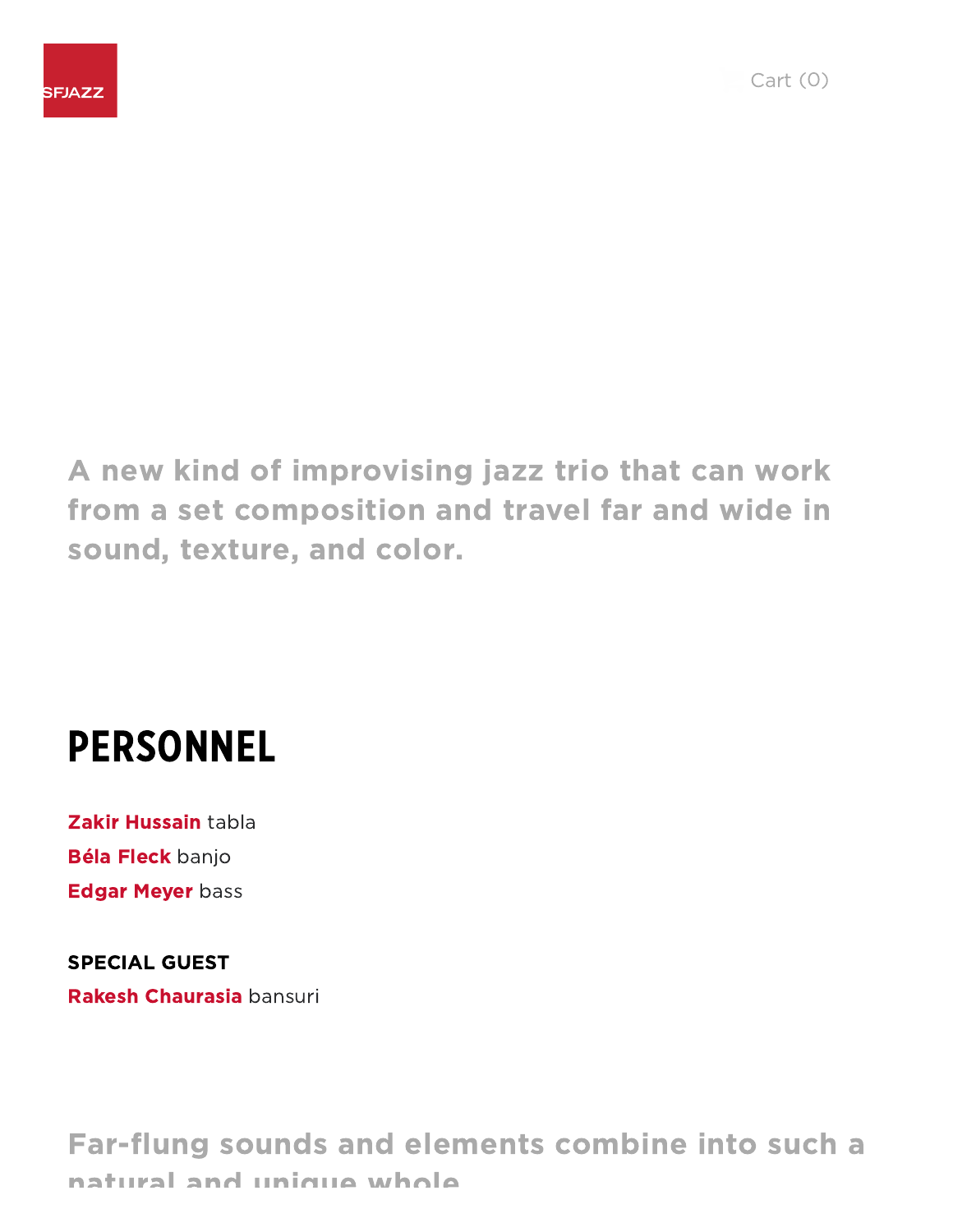

# WATCH & LISTEN

LOS ANGELES TIMES

[nat](https://www.sfjazz.org/)ural and unique whole.







ZAKIR HUSSAIN, BÉLA FLECK, EDGAR MEYER "OUT OF THE BLUE"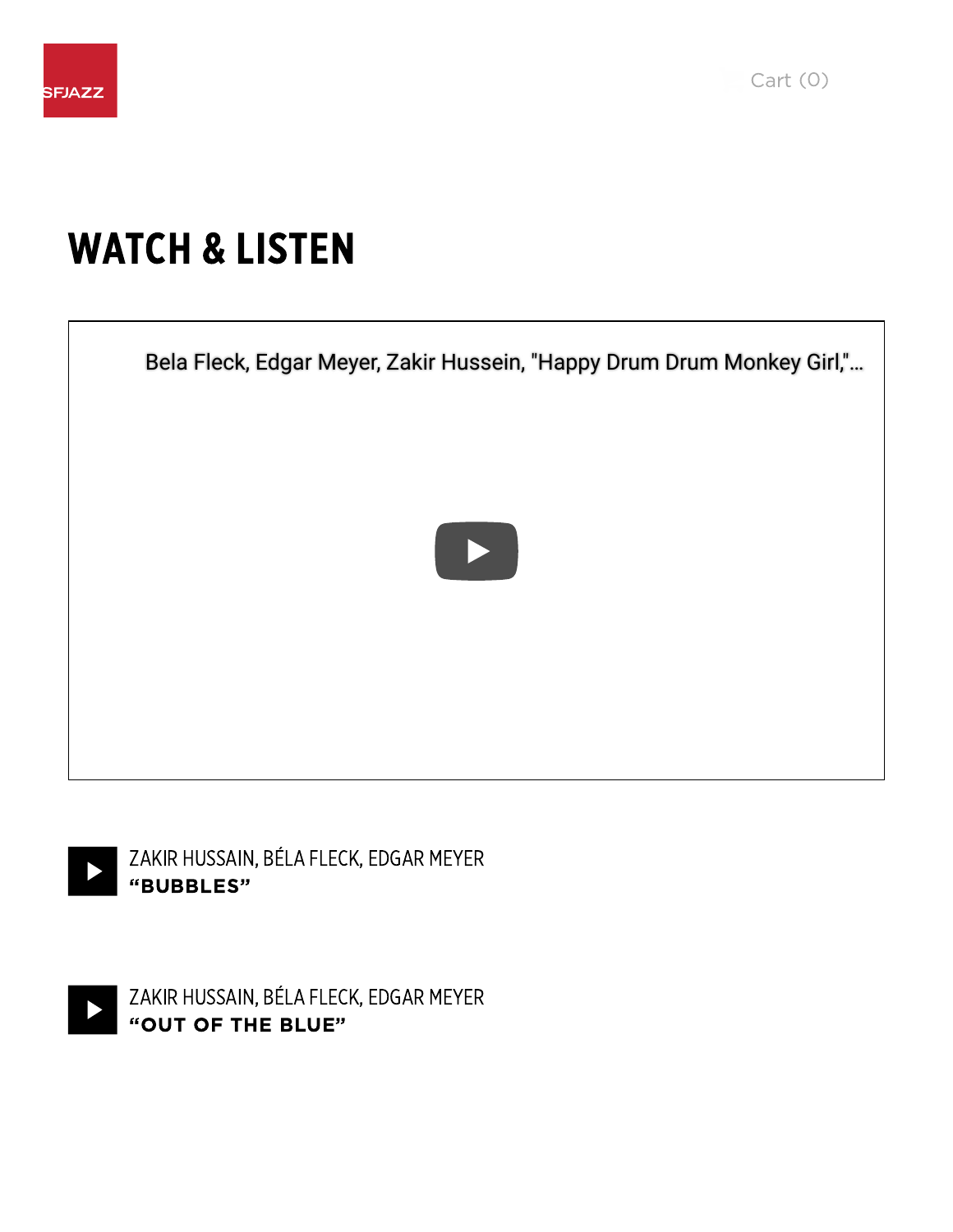



## CELEBRATION OF HOLI

## RED [BARAAT:](https://www.sfjazz.org/tickets/productions/red-baraat-1920/) FESTIV.

[BUY](https://www.sfjazz.org/tickets/productions/red-baraat-1920/) T

SFJAZZ Center 201 Franklin Street San Francisco, CA 94102

### Box Office Hours

Tuesday-Saturday:

11:00 AM–5:30 PM OR until end of final show

[YO](https://www.sfjazz.org/)U MIGHT ALSO ENJOY MARKET

Sunday-Monday:

90 minutes prior to all shows (walk up only)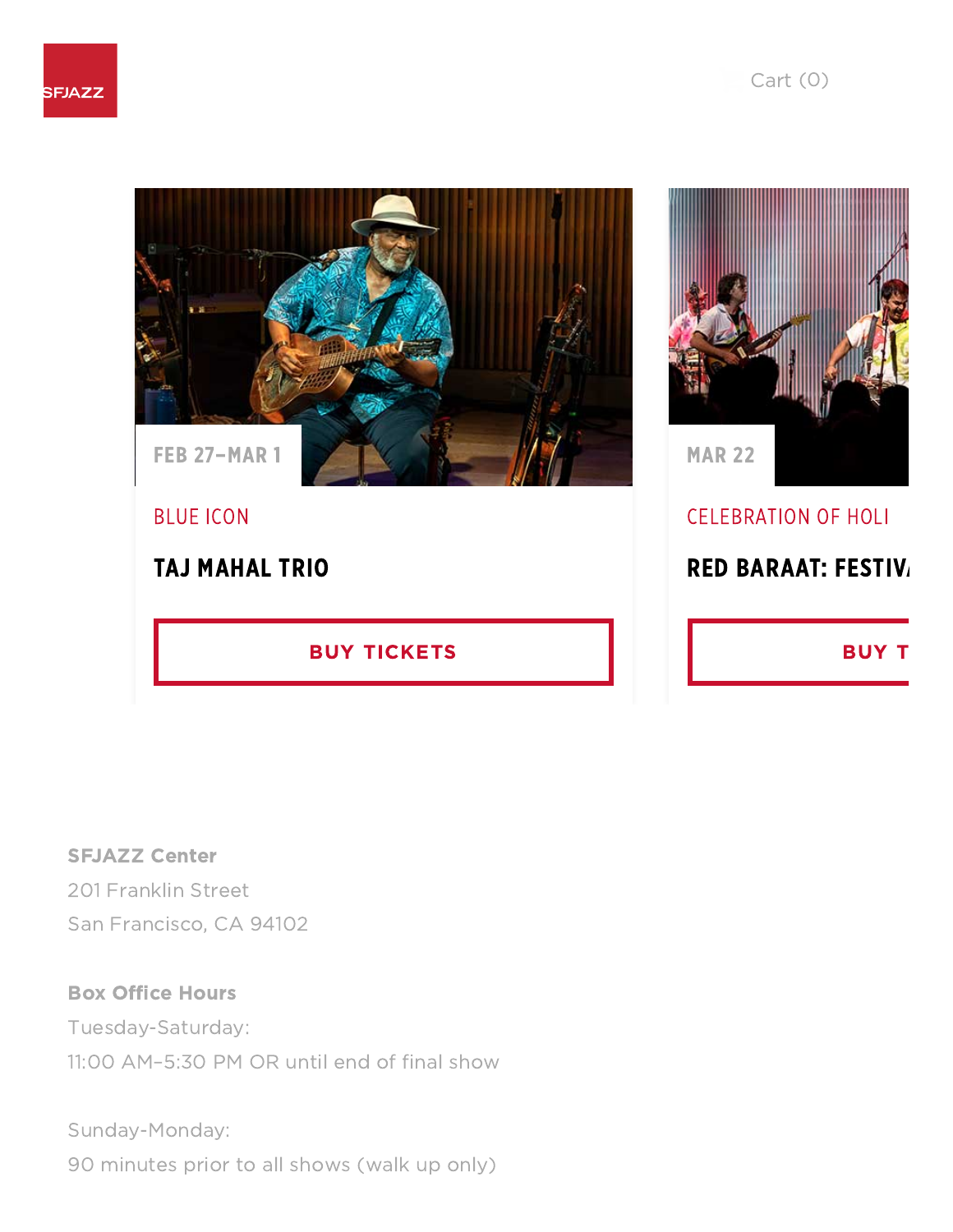

866.920.5299

#### **Members**

415.788.7353

### Administration

415.398.5655

[ABOUT](https://www.sfjazz.org/about/)

[CONTACT](https://www.sfjazz.org/about/contact/) US

[CAREERS](https://www.sfjazz.org/about/careers/)

TICKET [POLICIES](https://www.sfjazz.org/tickets/ticket-policies/)

[FAQ](https://www.sfjazz.org/tickets/faq/)

MEDIA [CENTER](https://www.sfjazz.org/discover/media-center/)

[RENTALS](https://www.sfjazz.org/visit/rentals/)

[MINER](https://www.sfjazz.org/globalassets/homepage/minerauditorumseatingmap2018.png) SEAT MAP

Stay Connected